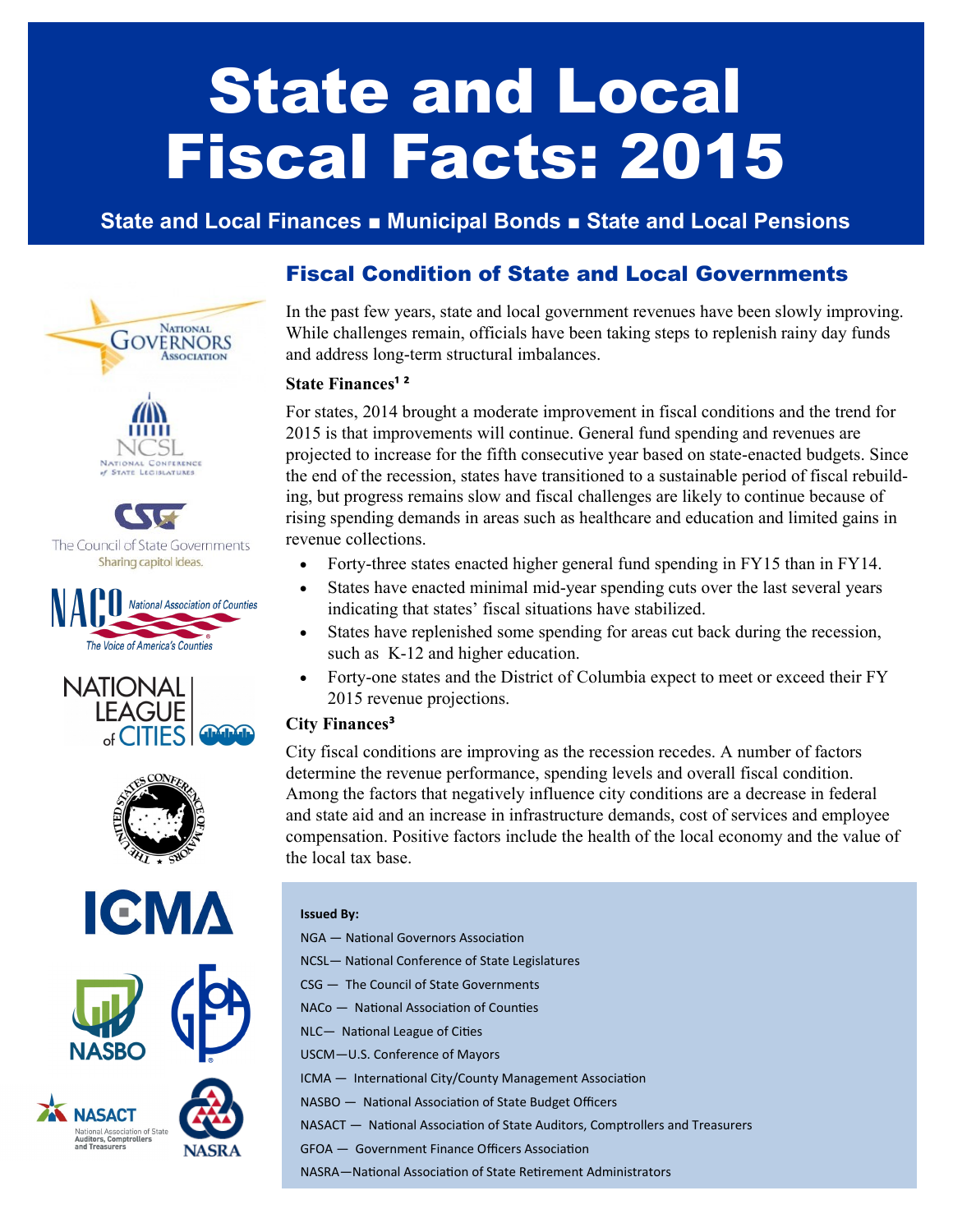- Property tax revenue is anticipated to have positive growth for the first time in five years.
- Sales and income tax revenues continue to show positive rates of increase.
- Ending balances are nearing pre-recession highs, but are still below 2006 levels.
- For the first time since 2008, more cities are increasing, rather than decreasing, the size of municipal workforces.

Full recovery for cities is still on the horizon. The trend in 2015 and beyond will be determined by a number of factors including national employment, the real estate market, internet commerce and external policy shifts that could affect a government's long-term fiscal health.

## **County Finances⁴**

For counties, recovery remains sluggish and uneven. Last year was one of significant growth for county economies, yet most have not returned to pre-recession levels. Notably:

- Unemployment has yet to return to pre-recession lows in 95 percent of county economies.
- Job growth accelerated in 2014, while economic output expanded and county housing markets stabilized across the country.
- Economic recovery is starting to spread, although only 65 county economies have fully recovered.

### **Municipal Bankruptcy**

While the fiscal condition of state and local governments as a whole is improving, there are governments where fiscal stress continues. Generally, these governments' fiscal troubles are based on long-standing economic problems and other unique circumstances. It is important to note that bankruptcy, while headline-grabbing, is rare and is not an option for most localities.

- Bankruptcy is not a legal option for state sovereign entities. States have taxing authority and have constitutional or statutory requirements to balance their budgets.
- States determine whether their political subdivisions may pursue bankruptcy in the event of insolvency.
- Only 12 states authorize Chapter IX bankruptcy filings for their general purpose governments and 12 states conditionally authorize such filings. Twenty-six states have either no Chapter IX authorization or such filings are prohibited.
- Bankruptcies remain rare and are a last resort for eligible municipal governments. Since 2010, only 8 out of 37 filings have been by general purpose governments. The majority of filings have been submitted not by cities, but by lesser-known utility authorities and other narrowly-defined special districts throughout the country.<sup>5</sup>

 Chapter IX of the federal Bankruptcy Code does not provide for any federal financial assistance, and filing under this section of the law is not a request for federal funding.

## **Federal Intervention**

The Founding Fathers believed in a balance between state and federal power. The 10th Amendment reads "*The powers not delegated to the United States by the Constitution, nor prohibited by it to the States, are reserved to the States respectively, or to the people."* State and local governments can weather difficult economic periods and officials are taking steps to restore fiscal stability. Interference in the fiscal affairs of state and local governments by the federal government is neither requested nor warranted. Long-term issues such as outdated methods of taxation, rising health care costs and growing pension liabilities are already being discussed by state and local government leaders and changes in many areas are underway.

# Municipal Bonds

Municipal securities are predominantly issued by state and local governments for governmental infrastructure and capital needs purposes, such as the construction or improvement of schools, streets, highways, hospitals, bridges, water and sewer systems, ports, airports and other public works. Between 2003 and 2013, states, counties, and other localities invested \$3.5 trillion in infrastructure through long-term tax-exempt municipal bonds<sup>6</sup>; the federal government provided \$1.43 trillion.<sup>7</sup>

On average, 11,000 municipal issuances are completed each year.

The principal and interest paid on municipal bonds is a small and well-protected share of state and municipal budgets:

- Debt service is typically only about 5 percent of the general fund budgets of state and municipal governments.
- Either under standard practice or as required by law or ordinance, debt service most often must be paid first before covering all other expenses of state and municipal governments.
- Municipal securities are considered to be second only to Treasuries in risk level as an investment instrument. The recovery rate of payment for governmental debt far exceeds the corporate recovery rate.

## **Types of Debt and Default**

Municipal debt takes two forms: General Obligation, or GO Debt, backed by the full faith and credit of a general purpose government like a state, city, or county; and Non-GO debt issued by governments and special entities that is usually backed by a specific revenue source (special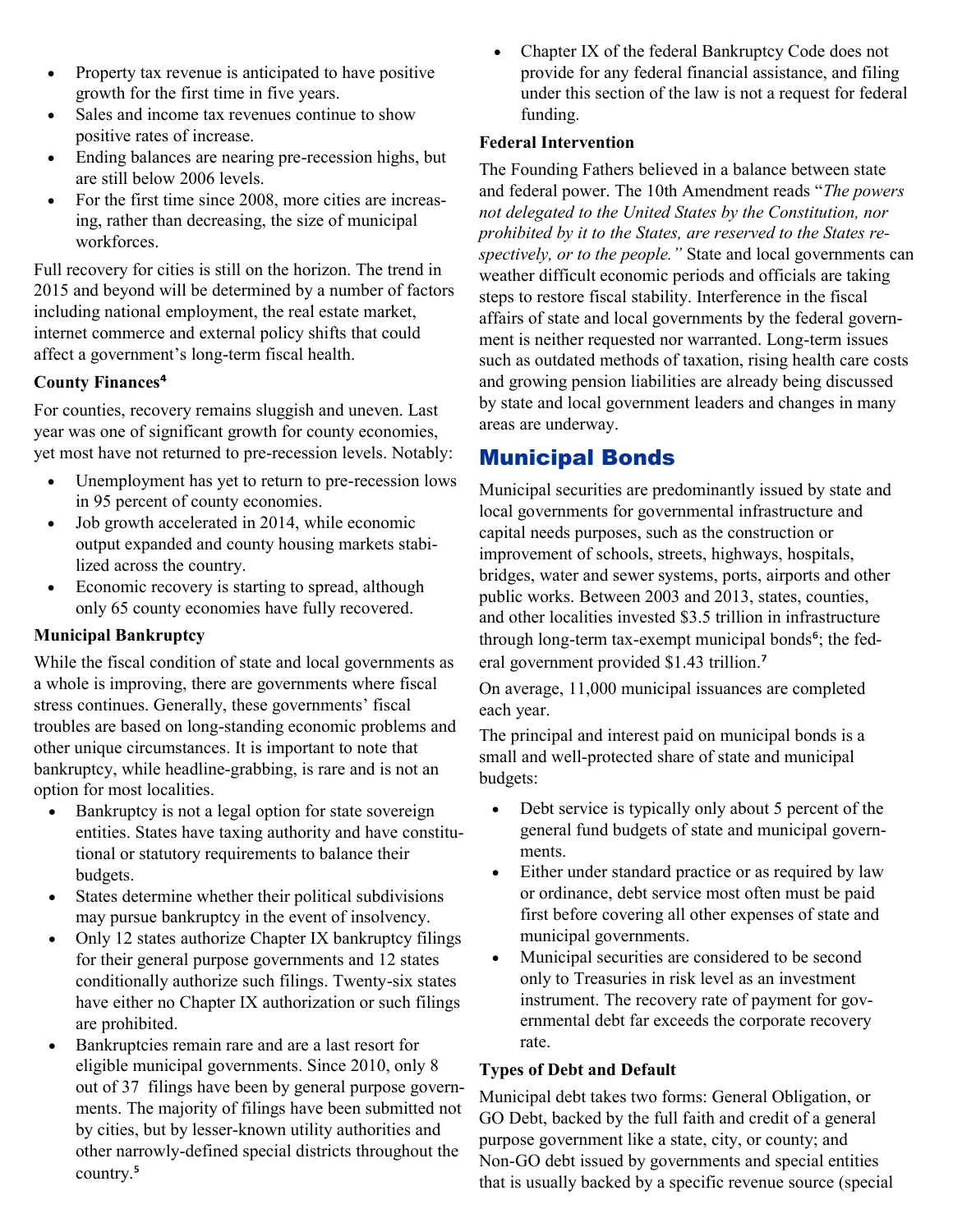taxes, fees or loan payments) associated with the enterprise or borrower.

There are two types of defaults: (1) the more minor "technical default," where a covenant in the bond agreement is violated, but there is no payment missed and the structure of the bond is the same and (2) defaults where a bond payment is missed, or in the rare event that debt is restructured at a loss to investors.

From 1970 through 2014, there were 92 rated municipal bond defaults, of which only six were rated city or county governments. The majority of rated defaulted bonds were issued by not-for-profit hospitals or housing project financings.

Historically, municipal bonds have had lower average cumulative default rates than global corporates overall and by like rating category. Between 1970 and 2013, the average 10-year default rate for Moody's Aaa-rated municipal bonds was zero compared to a 0.49 percent default rate for Moody's Aaa-rate corporate bonds.<sup>8</sup> Furthermore, over the last five years, during which state and local governments struggled to recover from the recession, rated state and local GO defaults were remarkably low at 0.004 percent.<sup>9</sup>

- In the double-A rating category to which the majority of municipal ratings were assigned, average cumulative default rates are much lower for municipals than for corporates with the same double-A symbol.<sup>10</sup>
- There has only been one state that has defaulted on its debt in the past century, and in that case bondholders ultimately were paid in full.

### **Federal Tax Exemption**

The federal tax exemption for municipal bonds is an effective, efficient and successful way for state and local governments to finance infrastructure. Municipal securities existed prior to the formation of the federal income tax in 1913. Since then, the federal Internal Revenue Code has exempted municipal bond interest from federal taxation. Many states also exempt from taxation the interest earned from municipal securities when their residents purchase bonds within their state. Because of the reciprocal immunity principle between the federal government and state and local governments, state and local governments are prohibited from taxing the interest on bonds issued by the federal government.

## State and Local Pensions

Although some state and local government pension trusts are fully funded with enough assets for current pension obligations, there are legitimate concerns about the extent of underfunding in certain jurisdictions. In most cases, a modest increase in contributions to take advantage of

compound interest, modifications to employee eligibility and benefits, or both, will be sufficient to remedy the underfunding problem.<sup>11</sup>

## **Significant Reforms Enacted**

State and local employee retirement systems are established and regulated by state laws and, in many cases, further subject to local governing policies and ordinances. Federal regulation is neither needed nor warranted, and public retirement systems do not seek federal financial assistance. State and local governments are taking steps to strengthen their pension reserves and operate under a long-term time horizon.

- Between 2009 and 2014, every state made changes to pension benefit levels, contribution rate structures, or both. Many local governments have made similar fixes to their plans.<sup>12</sup>
- Although pension obligations in some states are backed by explicit state constitutional protections or statutes, states generally are permitted to change retiree health benefits, including terminating them, as they do not carry the same legal protections. Therefore, it is misleading to combine unfunded pension liabilities with unfunded retiree health benefits.
- Thirty-three states hold approximately \$33 billion in other post-employment benefits (OPEB) assets as of FY 2013. This figure is up from 18 states reported for the period FY 2009-FY 2011. At the same time, state government units offering retiree health care benefits have declined during the past decade.<sup>13</sup>

### **Pension Finances**

Public retirees and their employers contribute to their pensions while they are working. Assets are held in trust and invested in diversified portfolios to prefund the cost of pension benefits<sup>14</sup> for over 14 million working and 9 million retired employees of state and local government.<sup>15</sup> Public pension assets are accumulated, invested, and paid out over decades, not as a lump sum.

- Public employees typically are required to contribute 5 to 10 percent of their wages to their state or local pension. Since 2009, 36 states have increased required employee contribution rates.<sup>16</sup>
- As of September 30, 2014, state and local retirement trusts held \$3.7 trillion in assets.<sup>17</sup>
- For the vast majority of state and local governments, retirement systems remain a small portion of their budget. On average, the portion of combined state and local government spending dedicated to retirement system contributions is four percent.<sup>18</sup> Current pension spending levels vary widely and are sufficient for some entities and insufficient for others.
- Funded levels the degree to which a plan has accrued